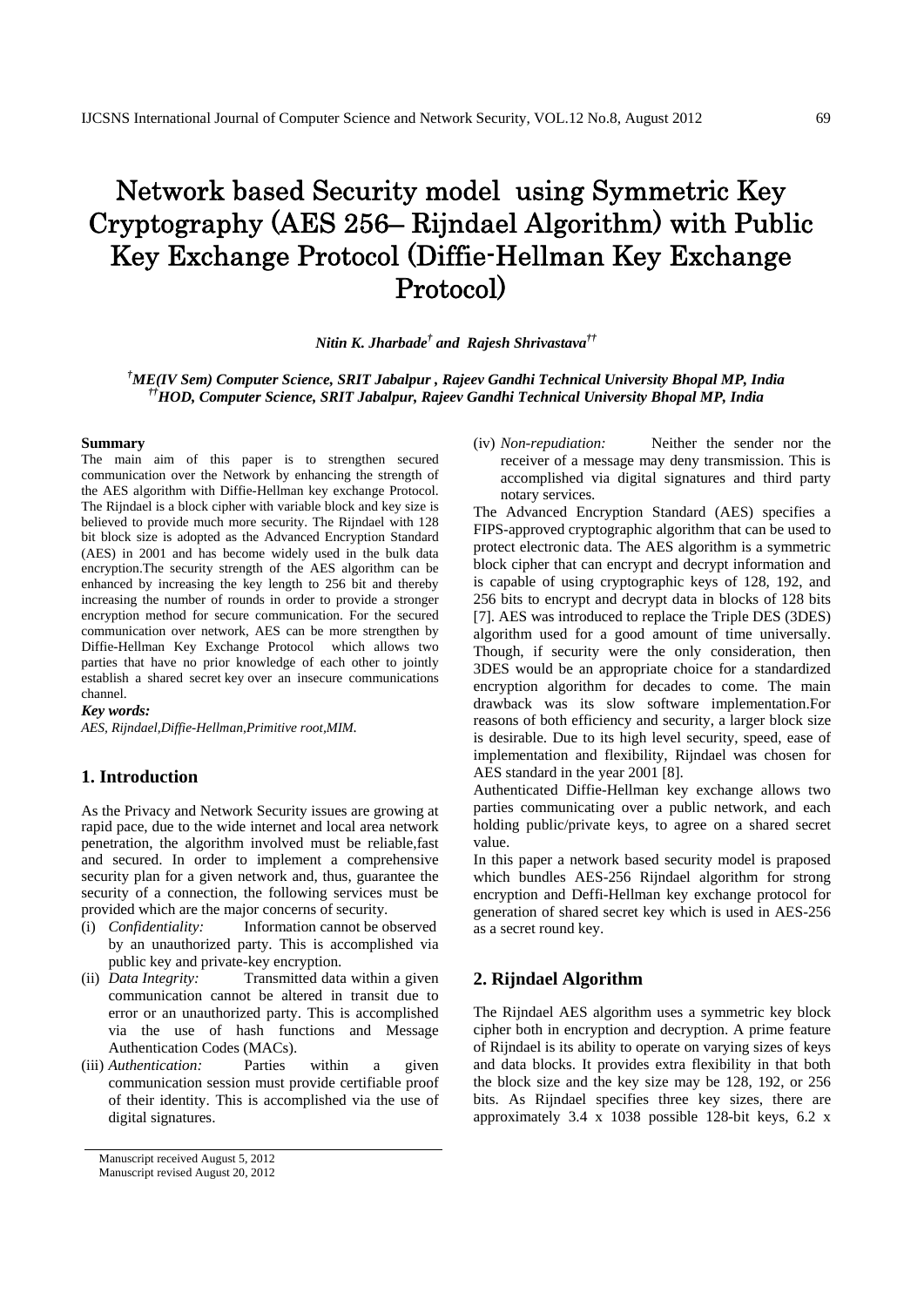1057 possible 192-bit keys and 1.1 x 1077 possible 256-bit keys. At the start of encryption, input is copied to the State array. The encryption algorithm encrypts one block of data at a time to produce the encrypted data block with the use of a secret key. The decryption is simply the reverse process of the encryption, and each operation is the inverse of the corresponding one in encryption. The data block length is fixed to 128 bits, while the key length can be 128, 192, or 256 bits[7]. Each data block is rearranged in a matrix form. AES algorithm is an iterative algorithm and each iteration is called a round. The number of bytes in a row of key length is given by.

$$
N = L / (8 x Br)
$$

where, *N* is the number of bytes, *L* is the block length in bits, and *Br* is the number of rows in a state array matrix. Each round is iterated 10 times for a 128-bit length key, 12 times for a 192-bit key and 14 times for 256 bit key with 4, 6 and 8 bytes in a row of key lengths respectively. Each round uses four transformations and inverses but final round excludes *MixColumn* transformations. To encipher a block of data in Rijndael an Add Round Key step is performed (XORing a subkey with the block) by itself, then the regular transformation rounds, and then a final round with the Mix Column step omitted. The cipher itself is defined by the following steps:

- an initial Round Key addition;
- Nr-1 Rounds;
- a final round.

Following Figure shows the flow of AES Encryption algorithm.



Fig. 1 AES Encryption Algorithm.

The four transformations used in each round are:

- (i) *SubBytes* : Every element of State array is first inverted and processed through an affine transformation. SubBytes transformation is performed on each byte of the State array. In most of the practical applications SubBytes is calculated in advance and stored in a look-up table called S-box of  $2^8$  = 256 elements.
- (ii) *ShiftRows* : The rows in State array are rotated. The byte in first row is not shifted whereas second, third and fourth row is shifted left by one byte cyclically.
- (iii) *MixColumns*: MixColumns is a linear transformation and is done on the State array by column by column. Each transformed byte is a linear combination of the state matrix.
- (iv) *AddRoundKey*: Every 128-bit round key is divided in to 16 bytes as of data block. *AddRoundKey* is a linear transformation. A round key is added to the State array by bitwise Exclusive-OR (*XOR*) operation.Key is used as initial set of bytes in each row and the rest of the bytes are generated from the key iteratively.
- As main advantages of Rijndael we can mentioned:
- (i) simplicity of design (the cipher does not base its security on obscure and not well understood interactions between arithmetic operations);
- (ii) variable block length (the block lentgs of 192 and 256 bits allows the construction of a collision-resistant iterated hash function using Rijndael as the compression function);
- (iii) the possibility of extensions (although the number of rounds is fixed in the specifications, it can be increased as a parameter in case of security problems.
- (iv) a secured encryption/decryption system(the expanded key is always derived from the cipher key).

## **3. Deffi-Hellman Key Exchange**

The Diffie-Hellman algorithm, introduced by Whitfield Diffie and Martin Hellman in 1976, was the first system to utilize "public-key" or "asymmetric" cryptographic keys. The Diffie-Hellman algorithm depends for its effectiveness on the difficulty of computing discrete logarithms. Briefly we can define the discrete logarithms in the following ways. First, we define a primitive root of a prime number p as one whose power generates all the integers from 1 to p-1. That is, if a is a Primitive root of the prime number p, then the numbers

a mod p , a2 mod p,……………….a p-1 mod p are distinct and consists of the integers from 1 through p-1 in some permutation.

For any integer b and a primitive root a of prime number p, we can find a unique exponent i such that

 $b=a^i \mod p$  where  $0 < i < (p-1)$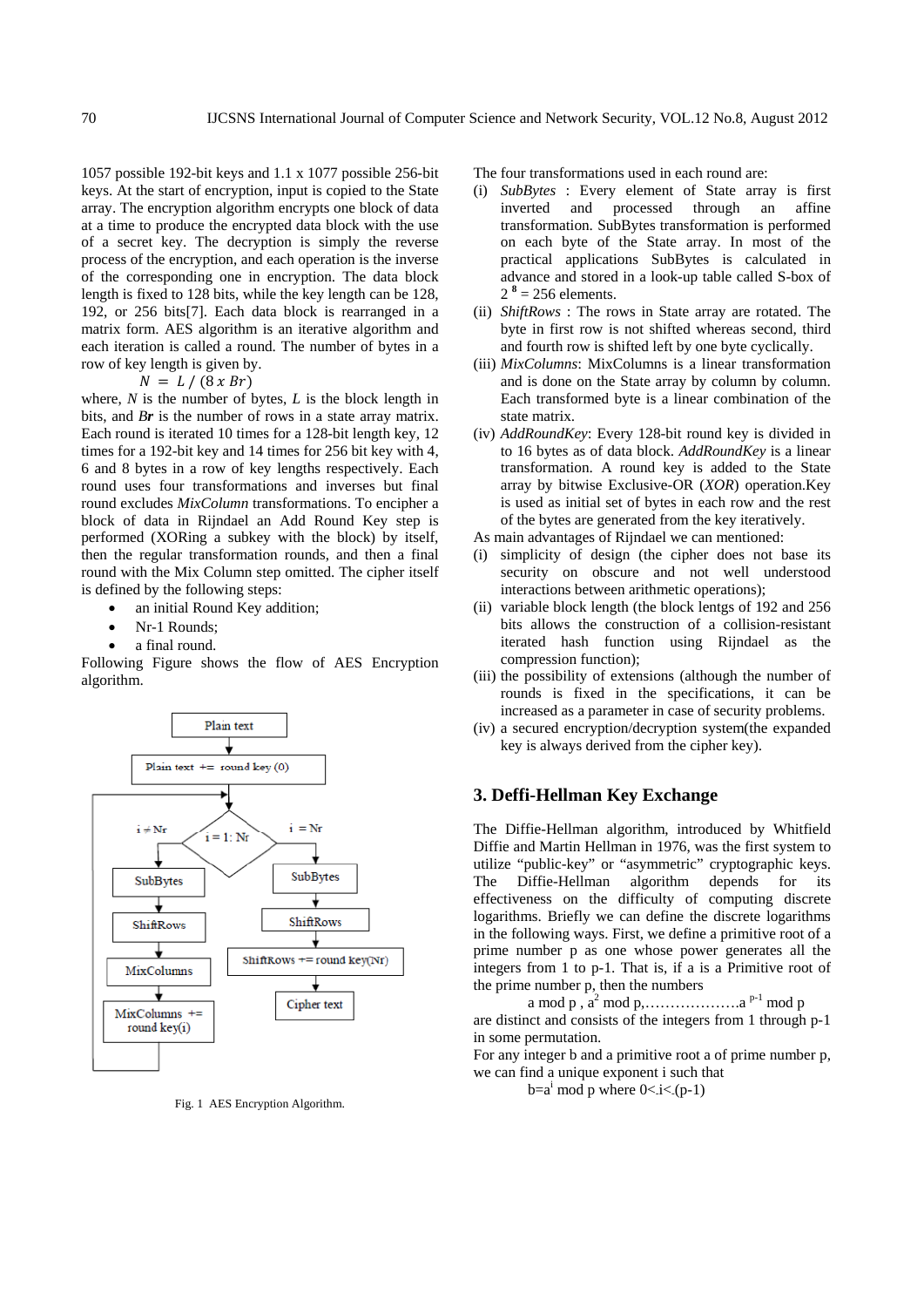The exponent i is refereed to as the discrete logarithm, or index, of b for the base a mod p. This value is denoted as  $ind_{\text{ap}}(b)$  [9].

With this background we can define the Diffie-Hellman Key exchange. For this Scheme there are two publicly known numbers: a prime number P and an integer G that is the primitive root of P. Suppose the users A and B wish to exchange a key. User A selects a random Integer  $X_A < P$ and computes  $Y_A = G^{XA} (mod(P)).$ 

Similarly, user B independently selects a random integer  $X_B$  and computes  $Y_B = G^{XB}$  (*mod*(P)). Each Side keeps the X value private and makes the Y value public to the other side. User A computes the key as Key =  $Y_B$ <sup>XA</sup> (*mod*(P)) and user B computes the key as Key =  $Y_A$ <sup>XB</sup> (*mod*(P)). the two Calculations produce identical results:

Key(A) = 
$$
Y_B^{XA} \pmod{P}
$$
  
\n= 
$$
(G^{XB} \pmod{P})^{XA} \pmod{P}
$$
  
\n= 
$$
G^{XB \text{XA}} \pmod{P}
$$
...

by the rules of modular arithmetic

$$
= (G^{XA}_{\nu} \pmod{P)})^{XB} (mod(P))
$$

$$
= Y_A^{XB} (mod(P))
$$

 $=$  Key(B)

The result is that the two sides have exchanged a secret key. Furthermore, because  $X_A$  and  $X_B$  are private, an opponent has the following ingredients to work with: P, G,  $Y_A$ , and  $Y_B$ . Thus the opponent is forced to take a discrete logarithm to determine the keys.

Follwing table shows key exchange process between two sides A and B.

Table 1: Process D-H Key Exchange

| A                                              | R                                    |
|------------------------------------------------|--------------------------------------|
| A and B exchange                               | A and B exchange                     |
| a Prime (P) and                                | a Prime (P) and                      |
| Generator (G) in                               | Generator (G) in                     |
| clear text such that                           | clear text such that                 |
| $P > G$ and $G$ is                             | $P > G$ and $G$ is                   |
| primitive root of P                            | primitive root of P                  |
| A generates<br>a<br>random number<br>$\rm X_A$ | B generates a<br>random number $X_B$ |
| XA<br>$Y_A = G$<br>(mod(P))                    | $Y_B = G^{XB} (mod(P))$              |
| A receives $Y_B$ in                            | B receives $Y_A$ in                  |
| clear text                                     | clear text                           |
| XA                                             | <b>XB</b>                            |
| $Key=Y_B$                                      | $Key= Y_A$                           |
| (mod(P))                                       | (mod(P))                             |

Diffie-Hellman protocol has ability to have a Certificate Authority that the public key is indeed coming from the source only. The purpose of this certification is to prevent Man In the Middle (MIM) attacks. The attack consists of someone intercepting both public keys and forwarding bogus public keys of their own. The "man in the middle" potentially intercepts encrypted traffic, decrypts it, copies or modifies it, re-encrypts it with the bogus key, and forwards it on to its destination. If successful, the parties on each end would have no idea that there is an unauthorized intermediary. Properly implemented Certificate Authority systems have the potential to disable the attack[4].

## **4. New Network Based Security Model**

The National Security Agency (NSA) reviewed all the AES finalists, including Rijndael, and stated that all of them were secure enough for U.S. Government nonclassified data. In June 2003, the U.S. Government announced that AES may be used to protect classified information:

"The design and strength of all key lengths of the AES algorithm (i.e., 128, 192 and 256) are sufficient to protect classified information up to the SECRET level. TOP SECRET information will require use of either the 192 or 256 key lengths. The implementation of AES in products intended to protect national security systems and/or information must be reviewed and certified by NSA prior to their acquisition and use"[1]. AES with 256 bits keys has the highest security margin among three standard AES variants[3].

In AES Rijndael algorithm, the number of rounds involved in the encryption and decryption depends on the length of the key and the number of block columns[2].The security strength of the AES algorithm can be enhanced by increasing the key length to 256 bit and thereby increasing the number of rounds in order to provide a stronger encryption method for secure communication over network. Adding more rounds to Rijndael may be increase the security margin to protect from new attacks [6]. The longer the key length, the more secure is the key. Using larger key length, makes more possible keys to search, which makes the algorithm to be more secure. AES has larger key length and has been efficiently implemented both in hardware and software [5].

The Security of the Diffie-Hellman key exchange lies in the fact that, while it is relatively easy to calculate the exponentials modulo a prime,it is very difficult to calculate discrete logarithms. for large primes the later task is considered infeasible [9].

Following figure shows new network based security model which uses deffi-hellman key exchange protocol for sharing secret key between two sides and the same secret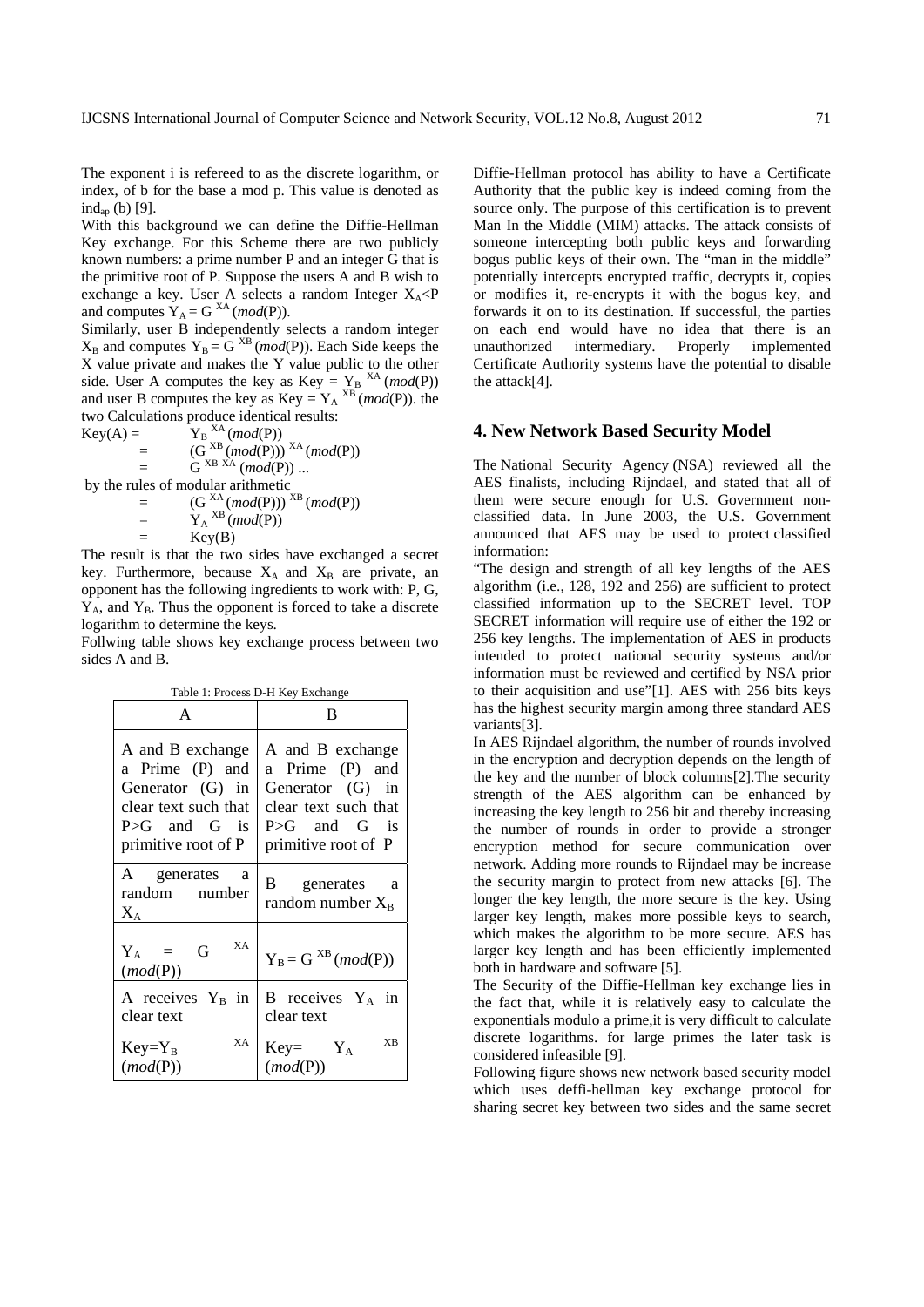key generated is further used in AES-256 for key generation.



Fig. 2 New network based security model.

The process begins when each side of the communication generates a private key.Each side then generates a public key which is a derivative of the private key . The two systems then exchange their public keys. Each side of the communication now has their own private key and the other systems public key.

Once two communicating parties shares the same secrete key generated by Deffi-Hellman Key Exchange Protocol, the same secret key can be used in the AES encryption/decryption process as the round key initially.

In most real applications of the Diffie-Hellman protocol (IPSec in particular), the shared secret encrypts a symmetric key for one of the symmetric algorithms, transmits it securely, and the distant end decrypts it with the shared secret. Because the symmetric key is a relatively short value as compared to bulk data, the shared secret can encrypt and decrypt it very quickly. Speed is not so much of an issue with short values[4].

## **5. Conclusion**

AES is a cryptographic algorithm that can be used to protect electronic data. Its security has attracted cryptographist's attentions. AES with 256 bits keys has the highest security margin among three standard AES variants. Adding more rounds to Rijndael may be increase the security margin to protect from new attacks [6]. The methods of new attacks welled show the weaknesses of AES algorithm. When the number of rounds is increased,

it improves the complexity of the algorithm making it strong against the cryptographic attacks. The length of the key is increased in order to increase the number of rounds involved as number of rounds depend on the length of the key used. Thus the increase in length of the key gives the AES algorithm strong resistance against the new attacks and has an acceptable speed of data encryption and decryption.

Diffie – Hellman Key Exchange protocol provides flexibility in usage over network, though which a secured session can be maintained in the network. The prototype of this protocol can be enhanced so as to make it as a standard protocol and can be adopted in entity authentication. AES is found to be the strongest standard to provide security in network. In our prototype AES performs at the back end and gives an efficient service in encrypting and decrypting of plain text.

As this prototype is implemented using Diffie – Hellman Key Exchange Protocol and AES, Some of the features that can be analyzed are as follows:

- (i) As the prototype is using  $AES Rijndael Algorithm$ , no doubt it is strong in cryptographic compared to any other cryptographic algorithms.
- (ii) Diffie Hellman Key Exchange Protocol, which is considered to be an efficient protocol for exchanging the keys between client and server, the prototype, provides an efficient key exchange mechanism.
- (iii) The prototype is simple and easier to design but the same is opposite on the other hand if the case of breaking is considered.
- (iv) The cryptographic process takes very negligible time; it is of order  $10^{-12}$ .

Rijndael limited by its inverse cipher. Though the encryption is suited for many network based applications and is quite fast, the inverse cipher takes more code and cycles is not as well suited for different implementations, such as a smart card.Presently it is an event driven prototype, and can be made as a protocol of standard type by meeting the standards of the protocol. Presently it can be communicate with terminal which has been mentioned in the socket, it can be made as standard so as to communicate any terminal in the network. The prototype can be updated as a protocol by implementing three way handshaking Mechanism, so that it can communicate with any terminal in the network. In all way it can be made as a standard protocol by meeting standards of protocol and can be used efficiently in a network for communication.

## **References**

[1] CNSS Policy No. 15, Fact Sheet No. 1 National Policy on the Use of the Advanced Encryption Standard (AES) to Protect National Security Systems and National Security Information(june 2003)